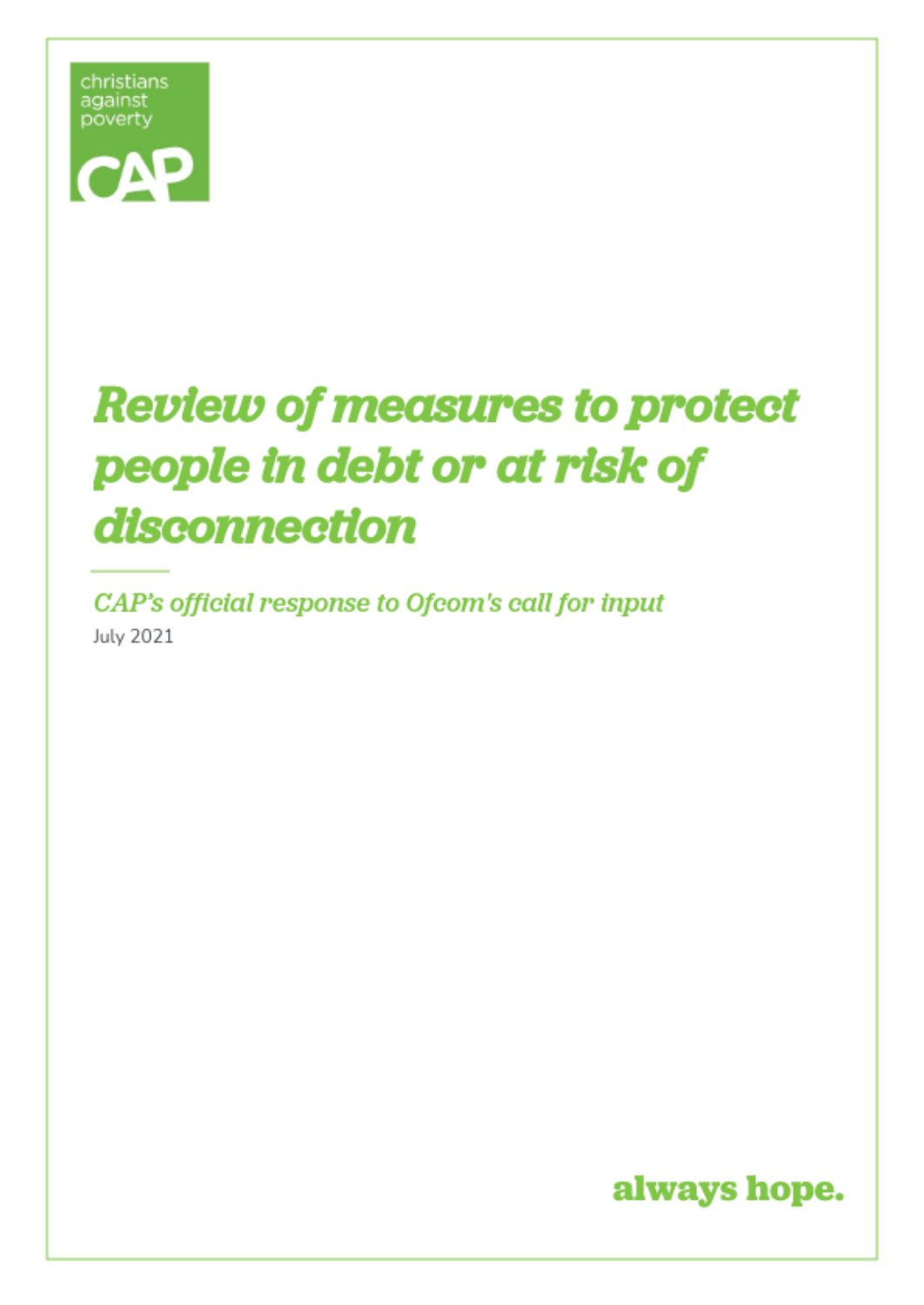

| <b>Contents</b>                        |     |
|----------------------------------------|-----|
| Summary                                | 3   |
| Questions                              | 5   |
| About Christians Against Poverty (CAP) | 10  |
| Requests for further information       | 10. |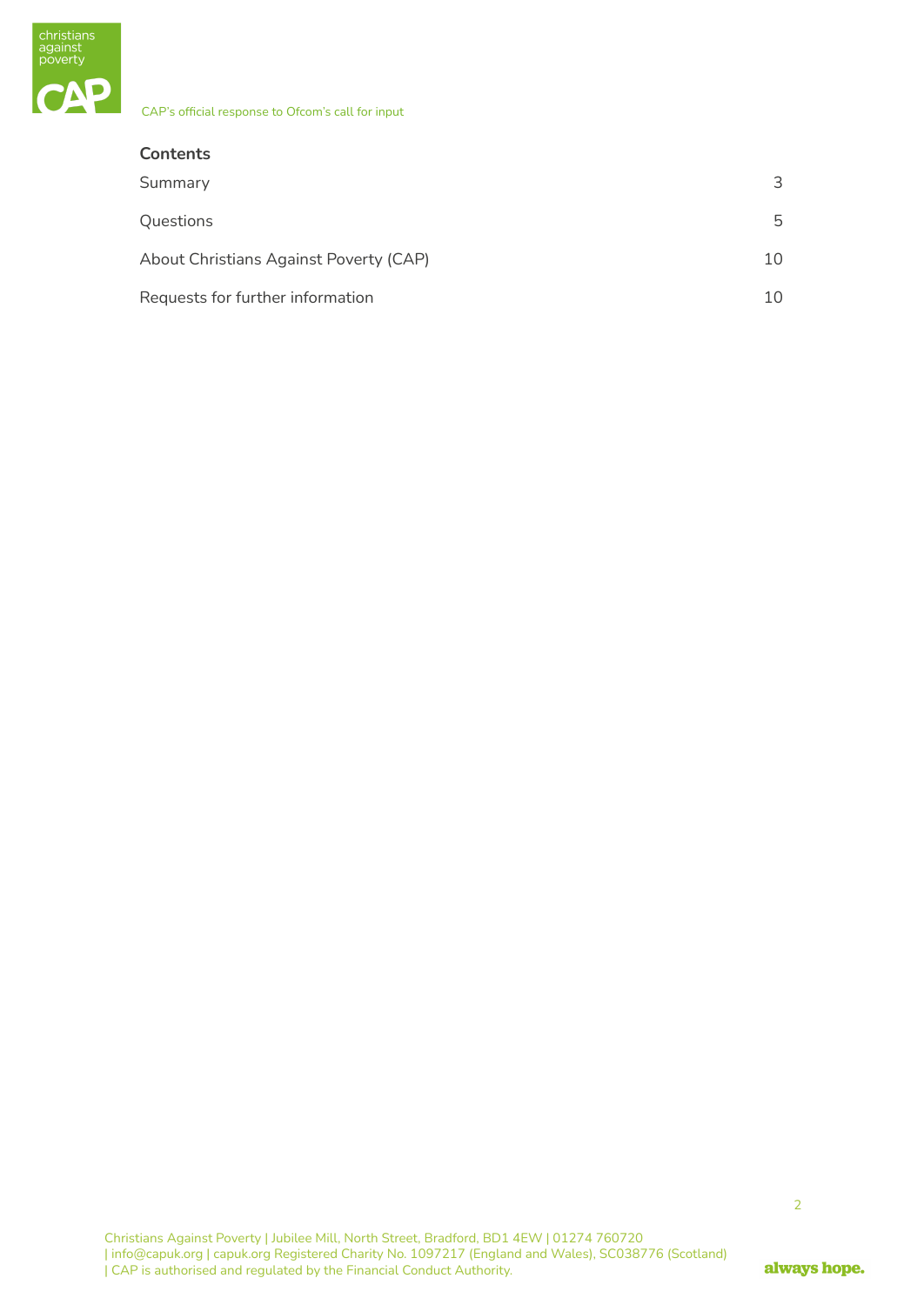

# <span id="page-2-0"></span>**Summary**

CAP welcomes the opportunity to input into Ofcom's review of measures to protect people in debt or at risk of disconnection.

Our ability to communicate, unhindered, with friends and family, not to mention key services, has never been more important than during the recent Covid-19 pandemic. From video calls to email, instant messaging and phone calls, being able to connect with the wider world has been imperative for our mental and physical wellbeing.

Christians Against Poverty (CAP) provides a free debt counselling service through a series of home visits and accompanying head office support. Alongside CAP's full debt management service, we also provide our clients with practical and emotional support, and seek to connect our clients with their wider community.

CAP clients are typically contending with a multitude of difficult personal circumstances. They often report feeling lonely and isolated, with one in three clients having not had a meaningful conversation in a week, $^{\rm 1}$  and one in two CAP clients feeling lonely 'often' or 'always'. $2$  This only shows how vital access to communication tools is for our overall wellbeing.

CAP clients have an average annual household income of just £12,845 (after housing costs). $^3$  Unsurprisingly, low income is reported as the most common primary reason for debt.<sup>4</sup> For those struggling to afford the very basics, telecoms services can quickly become unaffordable, with the risk of disconnection an ever-present concern.

# **Key points:**

- There should be a consistent approach to the availability of support across the sector, with the support available to customers consistently presented and communicated.
- Firms should consider the wider customer journey and what steps they could take to make customers aware of the support available to them in advance of any financial difficulties they may experience.
- Signposting in written communications alone doesn't necessarily ensure customers get the right support they need. Firms should explore multiple channels of connecting customers with advice agencies, for example, through 'referrals' or 'warm transfers'.

3

 $1$  CAP (2021) Client report, 31% of clients felt as though they had not had a meaningful conversation in over a week.

<sup>&</sup>lt;sup>2</sup> CAP (2021) Client report, 51% of clients felt lonely often or always.

<sup>&</sup>lt;sup>3</sup> CAP (2021) Client report, after housing costs refers to annual income after deductions for housing costs such as rent and/or mortgage interest payments.

<sup>4</sup> CAP (2021) Client report, 20% of clients reported that low income was the primary reason for their debt.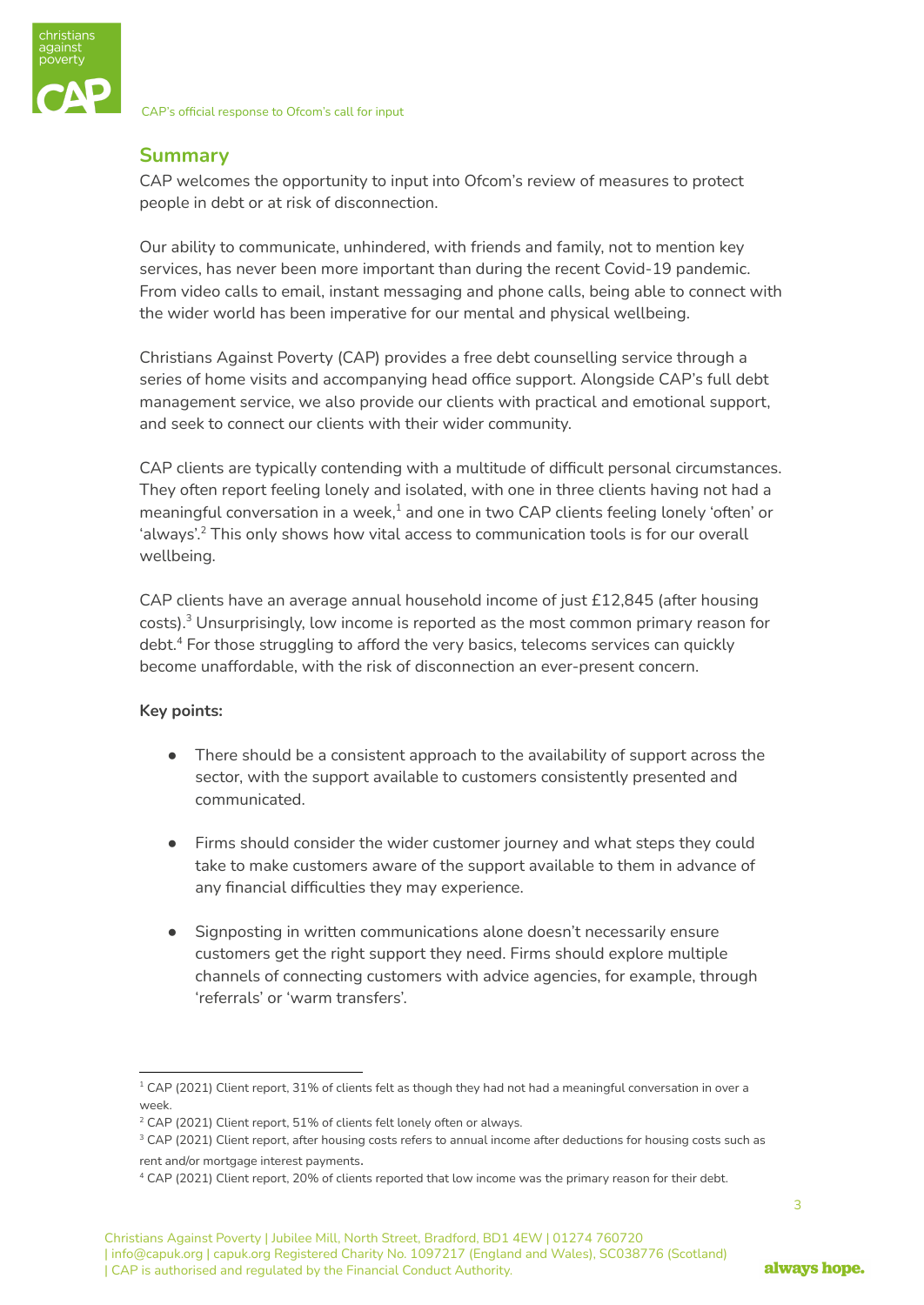



- Protecting access to essential communications, especially to free helplines and freephone numbers, is essential for those in financial hardship or in need of help in an immediate crisis.
- Telecoms companies should consider payment arrangements based on affordability and the Standard Financial Statement, rather than based on a fixed time period of three or six months.
- CAP would also welcome greater clarity or visibility on what measures firms take to effect payment on their websites but also in individual communications to customers.
- Collections practices must ultimately be based on an understanding of the customer's unique set of personal circumstances, and not necessarily based on fixed time periods of non-payment.
- Regarding the support of vulnerable customers, firms should be encouraged to go beyond what is expected of them in the guidance.
- The provision of multiple and effective communications channels for third party support providers is essential for assisting mutual customers.
- Readily available and affordable social tariffs for those customers in debt would mitigate the current debt advice for customers to cancel their current contract and source a cheaper alternative.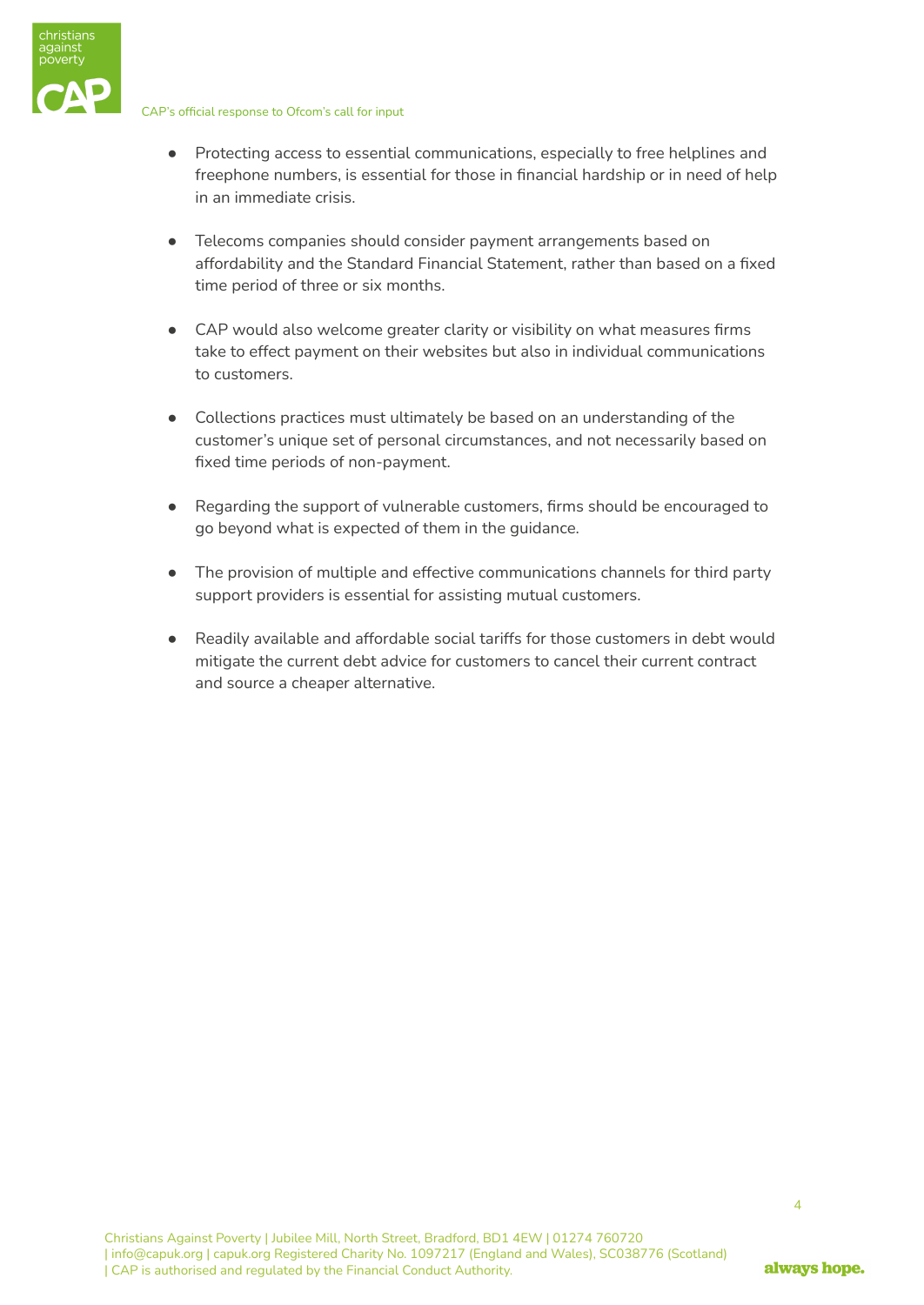

# <span id="page-4-0"></span>**Questions**

**Question 1: Do you agree that we should amend the guide in the ways suggested? If not, are there any alternative options you think we should consider? Please provide evidence supporting your views, including any research you have conducted or have access to.**

CAP agrees with the proposed amendments recommending that providers place an emphasis on the support available when directly communicating with a customer in debt or struggling to pay.

Though customers may not necessarily choose a telecoms provider based on what support is available to them if they do happen to fall into arrears, there should nethertheless be a consistent approach to the availability of support across the sector, with the support available to them consistently presented.

 $50\%$  of CAP clients have waited over a year before seeking debt help, $^5$  and so conversations with customers, regardless of the stage of the collection process, offer a vital opportunity to highlight the help available to them.

The majority of telecoms debts CAP deals with are further down the collection process, where contracts have been cancelled or disconnection has taken place, with an outstanding balance still left to pay. However it is essential that sufficient support should be offered to these customers to enable them to deal with the debt. Customers can still be made aware of the consequences of non-payment in a non-threatening manner, but at the same time presented with solutions that would enable the customer to move forward as part of their wider financial rehabilitation.

# **Communication channels**

The guide recommends that providers use a range of channels and rotate between communications methods. CAP would like to highlight that rotating between a range of channels too frequently could be overwhelming for the customer, particularly for those with multiple and complex needs. If a customer has expressed preference for a particular channel of communication this should be honoured, providing some consistency and reassurance for the customer.

If multiple channels are offered then there should be a consistency in the style, tone and content across all channels.

For inbound communication from the customer, CAP agrees with Ofcom's view that it is important that providers offer a range of communications channels for customers to use, and would agree that it needs monitoring to ensure that customers are served well in this area.

<sup>5</sup> CAP (2021) Client report, 25% of clients waited one to two years before seeking debt help, and 25% waited three years or more before seeking debt help.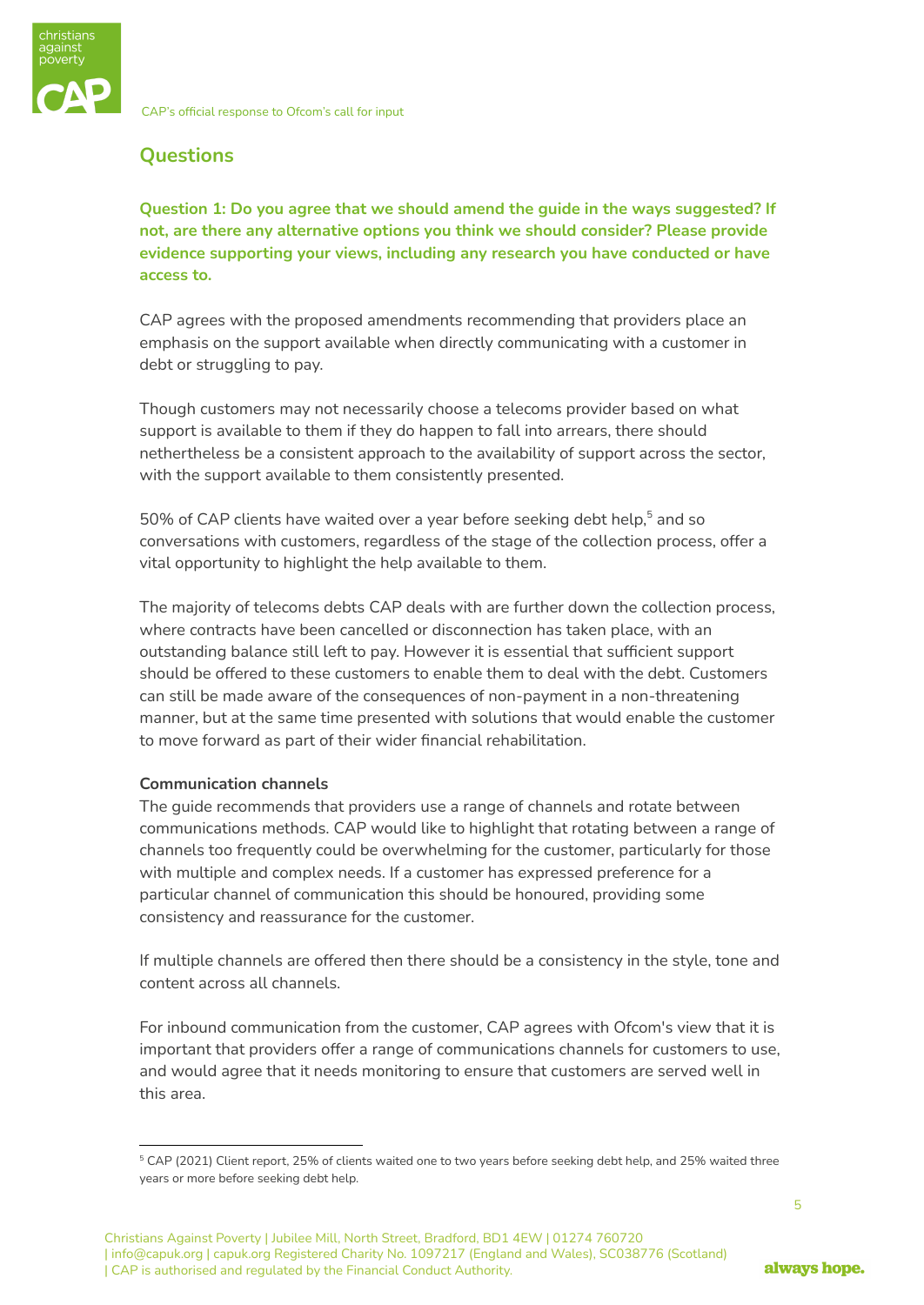

There is opportunity for learning from other sectors here; for example, where an energy company has made use of WhatsApp and offered customers the option to sign up to this as a preferred method of communication. It was reported that customers who chose this option were more forthright with the issues they were experiencing. Customers also benefited from the photo and video functions, as they proved a helpful tool in resolving issues.

**Question 2: Do you agree that we should amend the guide in the ways suggested? If not, are there any alternative options you think we should consider? Please provide evidence supporting your views, including any research you have conducted or have access to.**

# **Dedicated contact channels**

Effective communication with creditors is essential for debt advice providers to support their clients. CAP agrees with the measures proposed in the review; however, this could go beyond the current proposal.

CAP would like to see the guide encouraging firms to implement multiple channels of communication available for third sector support providers to reach them on. As seen in other sectors, advisors are able to contact creditors through a variety of channels, and often multiple channels per firm. These include, but are not limited to, post, emails, phone calls and bulk sharing of information via online platforms.

There should be a contact channel available to meet the immediate need. For example, advisors who need a quick response, or advice for their clients on social tariffs, should be able to reach the appropriate team via a dedicated contact number (not the standard customer services line). It may also be necessary for advisors to communicate in bulk regarding multiple customers via spreadsheets as well.

In either case, it should be as easy as possible for advice agencies or other third parties to support their mutual customers, regardless of what stage of the customer journey the customer is on, whether that be pre-falling behind on payments, in arrears, or post-disconnection.

#### **Signposting**

Signposting to free advice providers in collections and any payment-related communications would be a welcome measure to support those customers in need. However, signposting in written communications alone doesn't necessarily ensure customers get the right support they need.

71% of CAP clients reported that they were afraid to open the post, which means they are unlikely to see signposting information from their telecoms provider, should their post go unopened. $^{\rm 6}$  With such a high percentage of our clients afraid to open the post,

Christians Against Poverty | Jubilee Mill, North Street, Bradford, BD1 4EW | 01274 760720 | info@capuk.org | capuk.org Registered Charity No. 1097217 (England and Wales), SC038776 (Scotland) | CAP is authorised and regulated by the Financial Conduct Authority.

<sup>&</sup>lt;sup>6</sup> CAP (2021) Client report, 71% of clients were scared to open the post.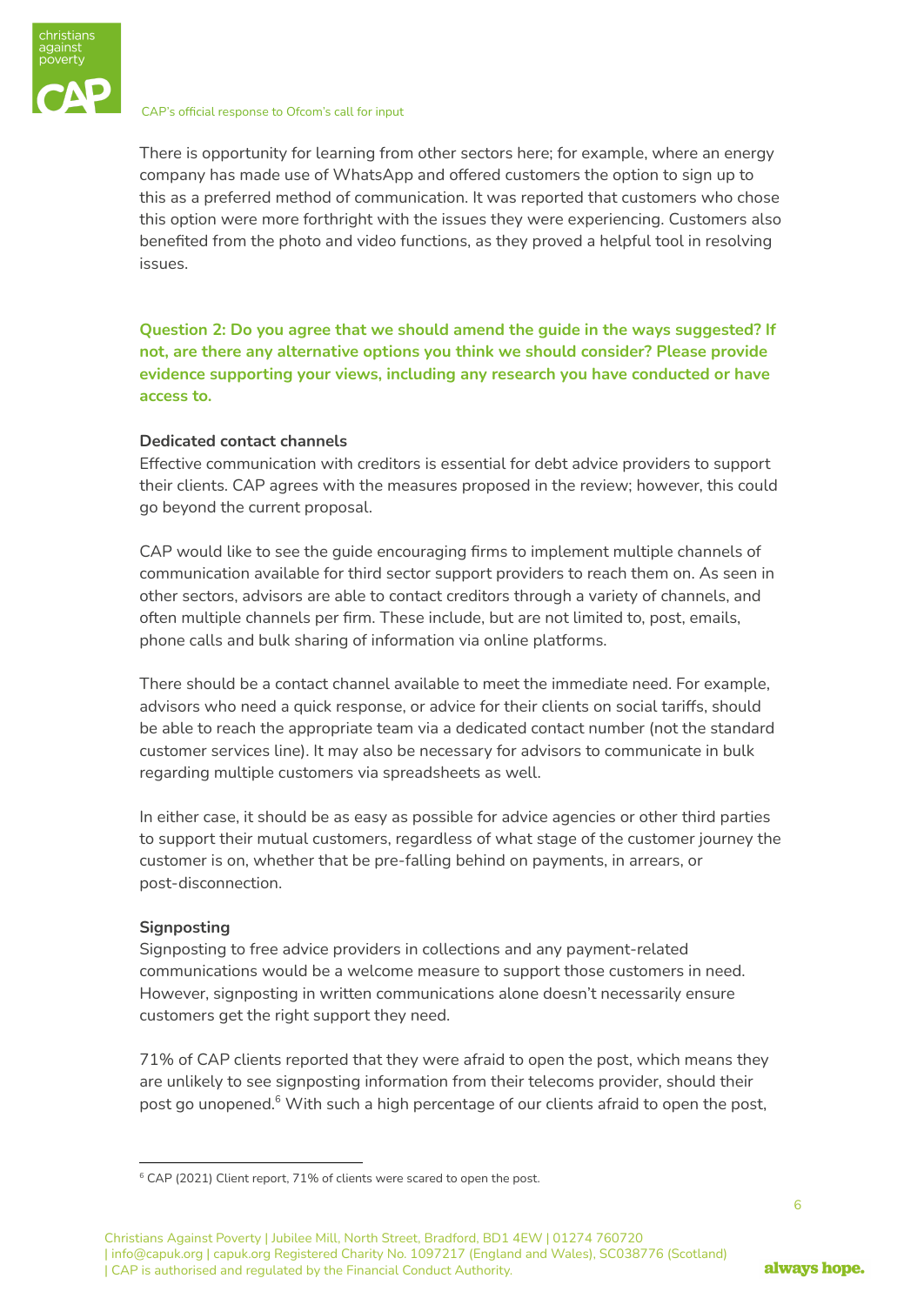

it's unsurprising that a further 45% of CAP clients simply didn't know where to get help from for their financial difficulties.<sup>7</sup>

To mitigate this, it would be prudent of firms to consider the wider customer journey and what steps they could take to make customers aware of the support available to them in advance of any financial difficulties they may experience. Building trust with the customer and making them aware of the availability of support early on in the customer journey, pre-arrears, is likely to increase the probability of those who need help reaching out for it when they need it.

A firm may be proficient in signposting, providing information, or explaining how a third party support service could support the customer, but firms should consider implementing measures to follow up with that customer to see if they've engaged with the signposted service or not.

There also needs to be due consideration for the customer's capacity to access third party support by themselves. The guide could recommend firms explore multiple channels of connecting customers with advice agencies for example, to ensure a greater probability of the customer getting the help they need.

Online referrals to debt advice or 'warm transfers' would provide the firm with some reassurance that the customer has engaged with a third party and may offer insight into whether or not that support will be appropriate for the customer, and what next steps will be taken to support the customer.

# **Access to information**

CAP supports telecoms customers at varying stages of the mobile/broadband customer journey. For those customers who are pre-disconnection and exploring a payment arrangement, CAP would like to see firms making it as simple as possible for customers to source the relevant information from their telecoms provider, which could be simply passed on to the advice agency for inclusion in their budget.

We would also welcome telecoms companies considering payment arrangements based on affordability and the Standard Financial Statement, rather than based on a fixed time period of three or six months for example.

**Question 3: Do you agree that there should be more consistency in the way in which providers seek to effect payment from customers in debt? If so, how do you believe this could be achieved most effectively? Please provide evidence supporting your views, including any research you have conducted or have access to.**

CAP agrees with Ofcom's views to make their stated amendments in this area. Greater consistency in the measures taken by firms to effect payment, and in the level of support customers in debt can expect to receive, would be welcome.

7

<sup>&</sup>lt;sup>7</sup> CAP (2021) Client report, 45% of clients did not know where to get help from.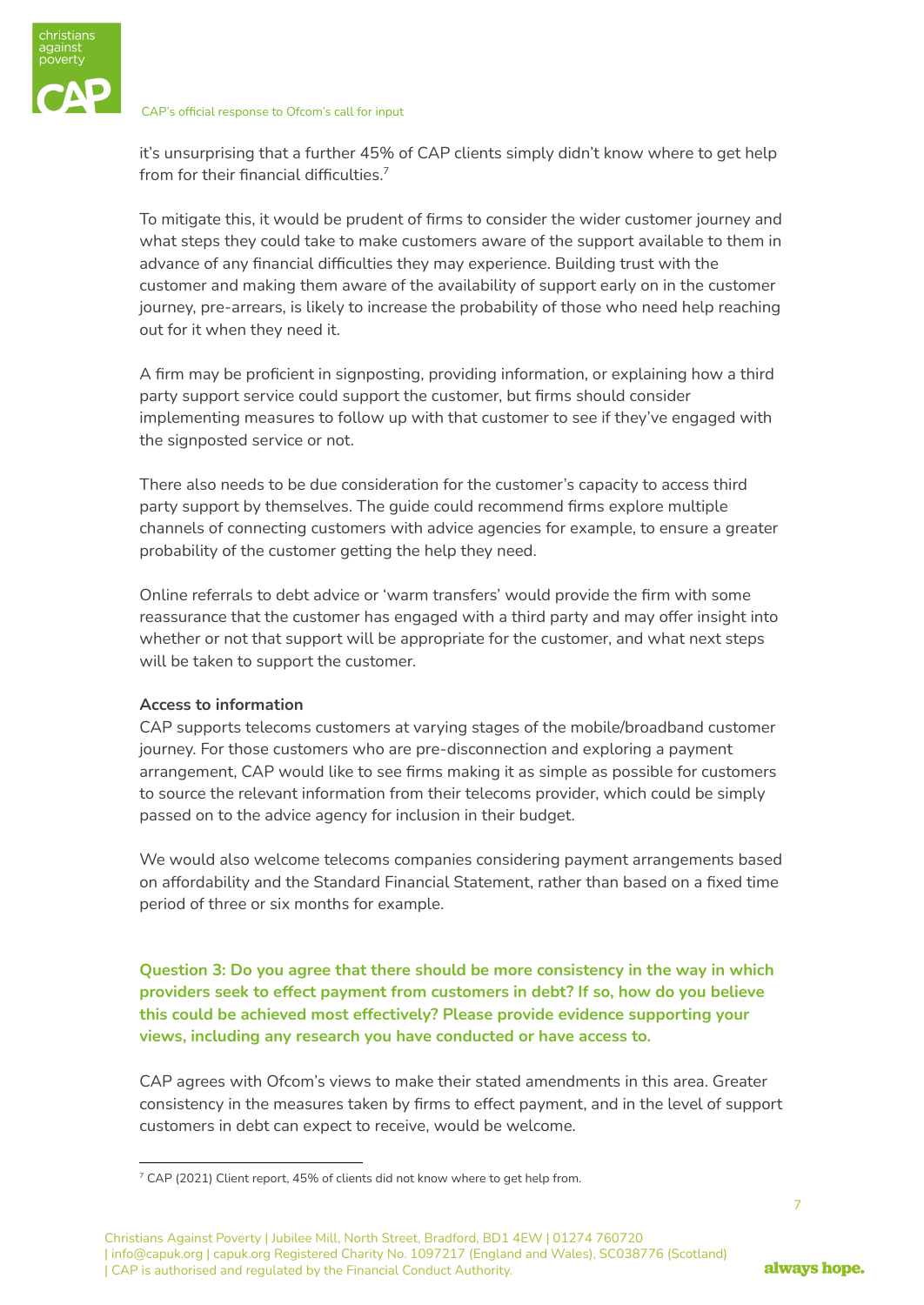

Protecting access to essential communications, especially to free helplines and freephone numbers, is essential for those in financial hardship or in need of help in an immediate crisis. Of all the new client households that sought debt help from CAP in 2020, 46% had mobile phone debt - all of whom will have approached CAP through accessing a freephone contact number. 8

CAP would also welcome greater clarity or visibility on what measures firms take to effect payment on their websites but also in individual communications to customers. The more informed advice agencies are about these measures, and the more consistency we see across the whole sector, the more we can help our clients engage with their telecoms providers.

Though a standardised approach would be welcome in terms of forbearance and a phased approach with restrictions, the actions of a firm should ultimately be based on an understanding of the customer's unique set of personal circumstances, and not necessarily based on fixed time periods of non-payment.

For example, a terminally ill customer should not face service restrictions or complete disconnection for non-payment over three months, particularly when the customer in mention could have limited time left to live. It is CAP's view that firms should react proportionately and fairly in these sorts of scenarios, and show a willingness to go beyond what is expected of them in the guidance.

**Question 4: Do you agree that we should amend the guide regarding the provision of information about measures to support customers? If not, are there any alternative options you think we should consider? Please provide evidence supporting your views, including any research you have conducted or have access to.**

#### **The presentation of support available**

It is encouraging to see the current guidance, laid out in General Condition 5.2, placing such an emphasis on the fair treatment of vulnerable customers, though troubling to see the inconsistency across the sector in how accessible this information is for the customer. CAP welcomes the proposed changes to see this information more readily available and accessible for customers in need.

Though Ofcom's report details how firms were able to demonstrate the various types of support available, it's apparent that the availability of this information is either limited or inconsistently presented from firm to firm. As a result, currently there will be swathes of customers unaware of the support available to them that would make such a difference to their circumstances.

This has an impact on the advice provided by third parties – if a debt advisor assesses that a mobile or broadband contract is financially unsustainable for the customer, and

<sup>&</sup>lt;sup>8</sup> CAP (2021) Client report, non-priority debt.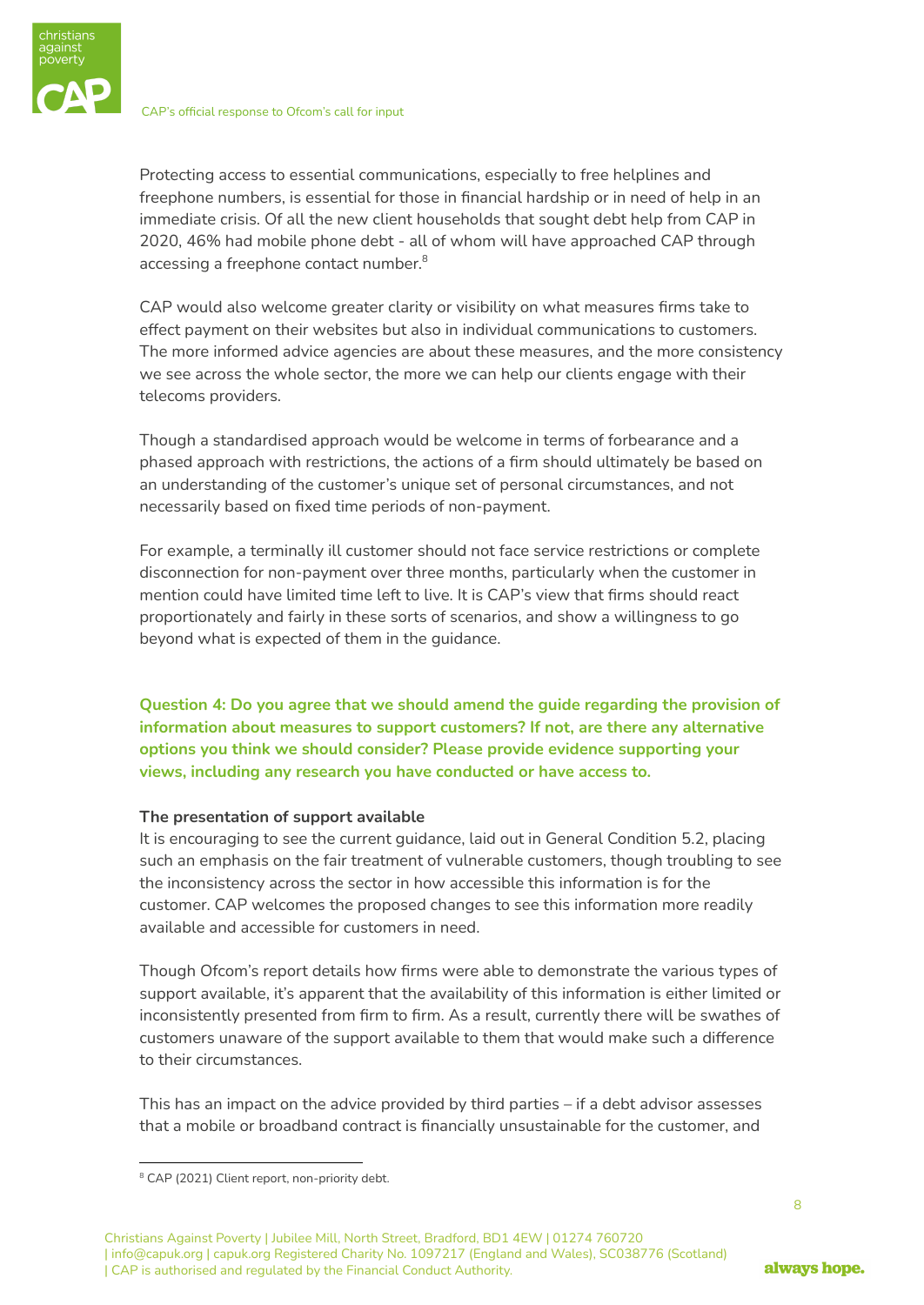

there is little information available concerning social tariffs or solutions other than forbearance or short term payment plans, the customer may end up cancelling their contract unnecessarily.

Readily available and affordable social tariffs for those customers in debt would mitigate the current debt advice for customers to cancel their current contract and source a cheaper alternative.

As previously mentioned in Question 2, communicating information about the support available to customers via one channel of communication alone isn't sufficient – we would welcome firms presenting the support on offer through their website, written communication and in their conversations with customers.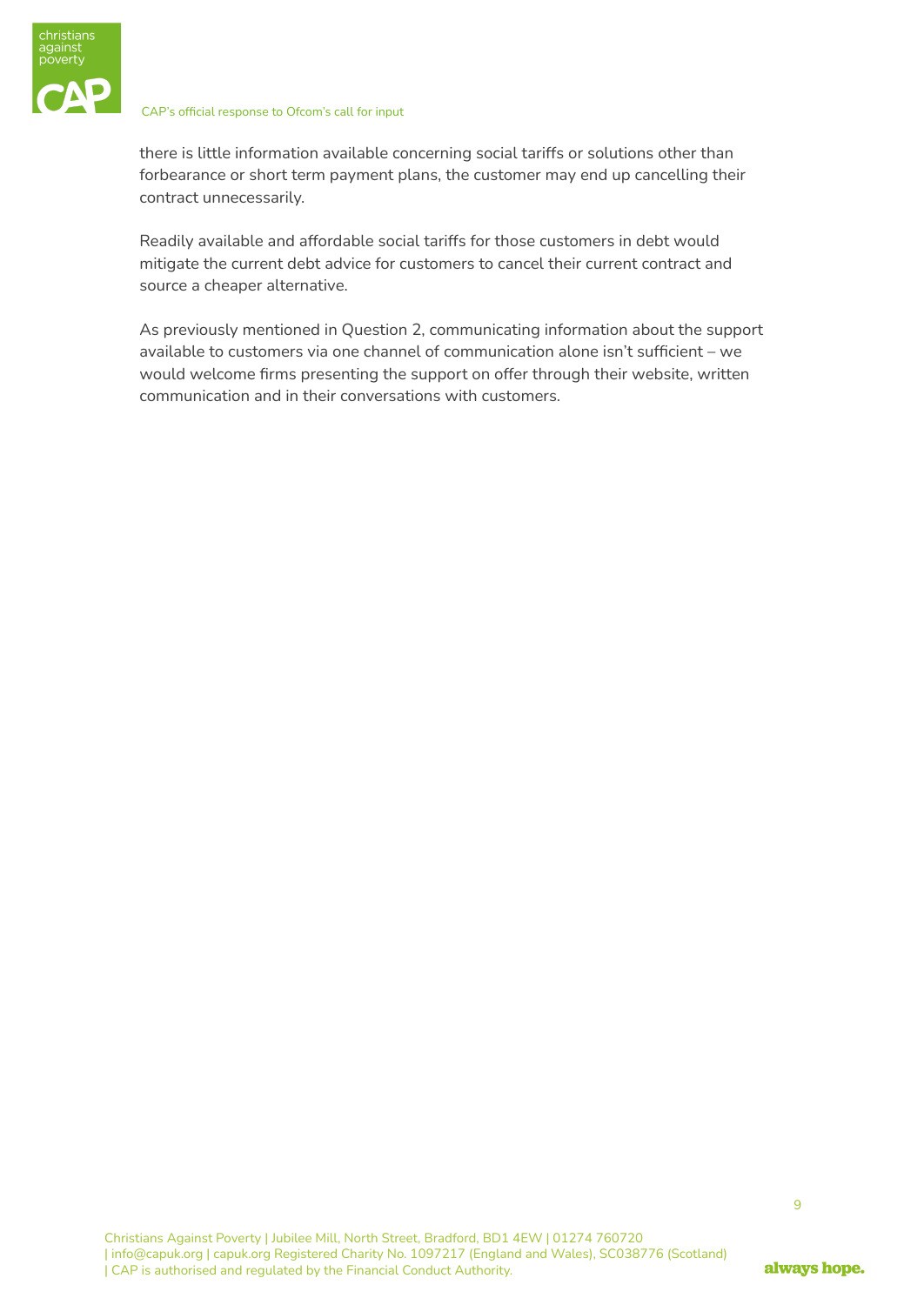

# <span id="page-9-0"></span>**About Christians Against Poverty (CAP)**

Christians Against Poverty (CAP) is a Christian charity tackling poverty in communities across the UK through free debt help and local community groups. CAP provides award-winning free debt help through local churches. Each church's CAP Debt Centre offers emotional and practical support, while our head office team in Bradford provides bespoke debt advice and a plan to help people get out of debt.

CAP also offers community groups dedicated to tackling poverty at the root. These are run through local churches, and cover topics such as interview skills, applying for a job and writing a CV, how to budget, making money go further and key life skills.

# <span id="page-9-1"></span>**Requests for further information**

This response has been written by Jonathan Shaw, Mark Anchen and Helen Webb of the External Affairs at Christians Against Poverty (CAP), with contributions from:

Helen Ganney, Debt Management Plan Support Team Manager Joe Turner, Debt Management Plan Support Team Officer Katie Toghill, Debt Policy and Research Officer Robyn Wright, External Affairs Manager Paul Walmsley, Energy Relationship Manager

Please send requests for further information to:

Jonathan Shaw Jubilee Mill North Street Bradford BD1 4EW [externalaffairs@capuk.org](mailto:externalaffairs@capuk.org)